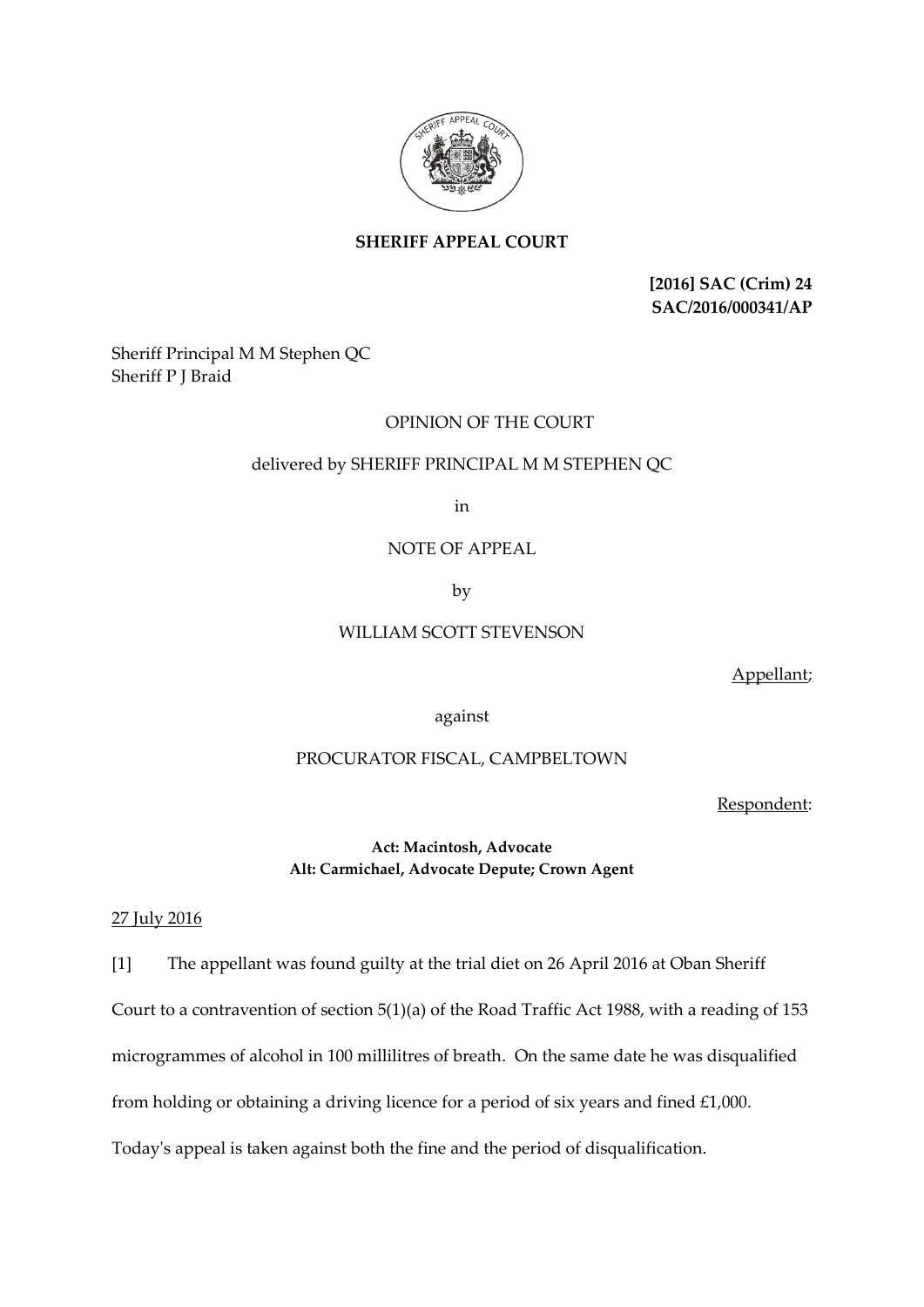[2] The appellant also pled guilty to two other charges relating to events on the same date, 29 January 2016, namely, a contravention of section 172(2)(b) and (3) of the Road Traffic Act 1988 by failing to provide information as to the identity of the driver of the vehicle ML15 WEF when required to do so by a police constable; and a contravention of section 38(1) of the Criminal Justice and Licensing (Scotland) Act 2010 by behaving in a threatening or abusive manner at his home in the presence of police officers by shouting and swearing. The appellant was fined £250 on each of these charges. Sentence is not appealed in respect of Charges 2 and 3.

[3] The circumstances of the drink driving offence are narrated in the sheriff's report. It appears that the appellant had been drinking throughout the day and had not attended work. At approximately 4 o'clock in the afternoon he drove from his home to the centre of Tarbert to purchase alcohol. He was refused alcohol in view of his obvious intoxicated state. When he left the shop he went straight to his vehicle whereupon the shop assistant phoned the police who attended at his home around 5pm. Charges 2 and 3 arise from the police attending at his house.

[4] In his submissions today counsel for the appellant argued that the period of disqualification was manifestly excessive. The appellant was a first offender in terms of road traffic offending. His two previous convictions were minor and a long time ago. The sheriff had discounted them. In a rural area the length of the disqualification would cause severe inconvenience and would prejudice his employment. We were referred to *PF Cupar* v *Troup 2003 SCCR 753* where the circumstances were arguably more serious and a 3 year disqualification was imposed. It was argued that the fine was also excessive. However, it was conceded that the fine had been imposed when the appellant was in employment

2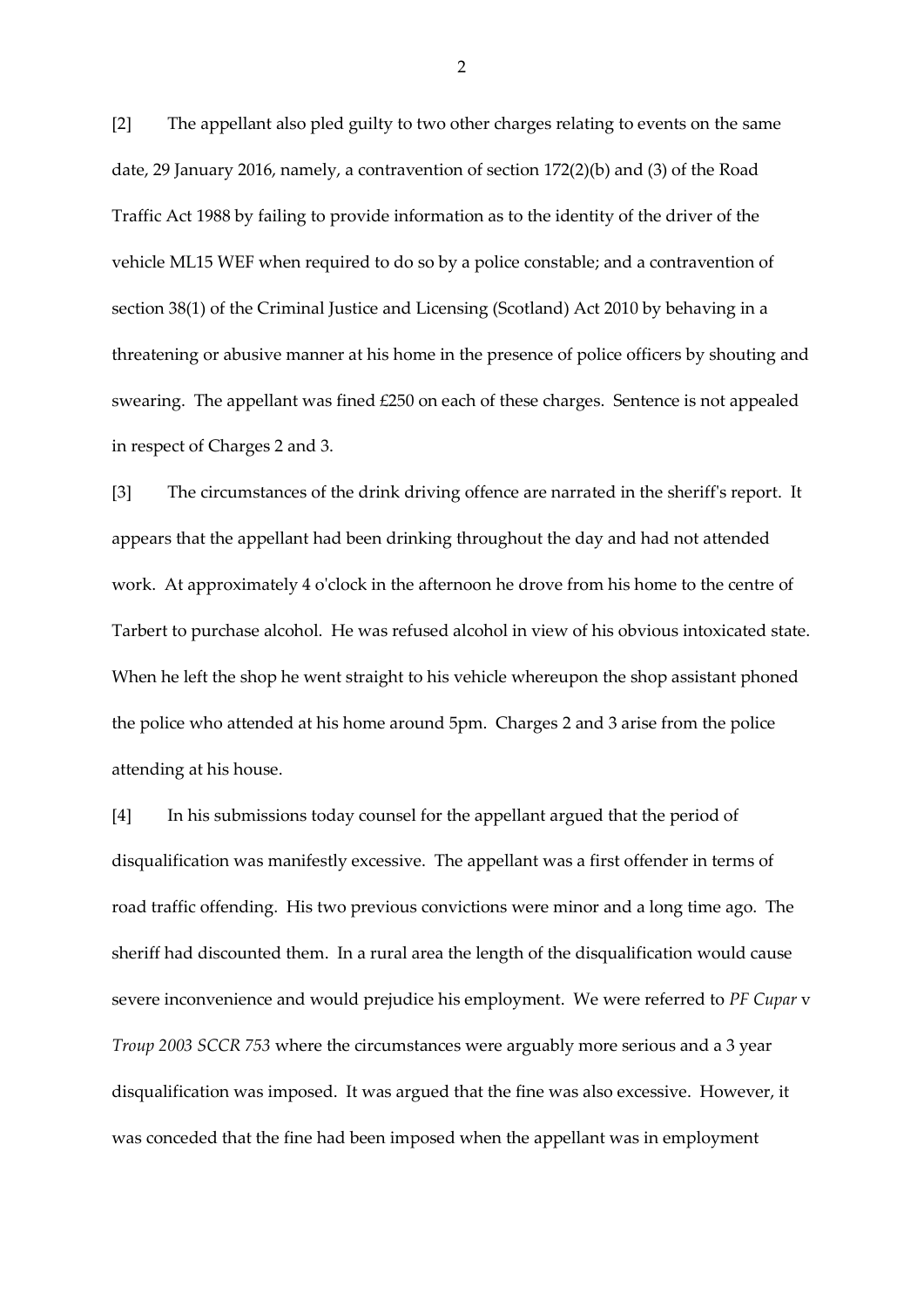whereas he is now unfit for work and his earnings are reduced to approximately £800 per month.

[5] The breathalyser test resulted in an extremely high reading of 153 microgrammes of alcohol. The sheriff properly considered that a substantial period of disqualification was required not only to mark the high level of culpability and alcohol in his breath but also for the purpose of public protection given that the appellant in a severely intoxicated state chose to drive in the centre of a small town just after the school day had ended. To that extent, we take no issue with the sheriff's approach. However, the sheriff, in selecting a period of six years, also stated that she considered that the appellant required to address the serious problems she perceived he had with alcohol and that then it would be open to him to return to court and seek removal of the disqualification.

[6] The appellant is a 56 year old man with no previous road traffic convictions. He has two minor previous convictions from some time ago which the sheriff specifically excluded from consideration when sentencing. The appellant had been driving throughout his adult life without apparent incident. We consider that there is force in the argument that the period of disqualification is excessive. The sheriff was correct to consider a lengthy period of disqualification to reflect the factors referred to in paragraph 5 above. However, it appears that the sheriff may have selected six years in order to encourage the appellant to address the serious problems she believed he had with alcohol. We consider that approach to be flawed in two respects. First, other than the consumption of alcohol on the day in question there is no further information to suggest that the appellant has an alcohol abuse problem. Second, it is wrong, in imposing a period of disqualification, to advert to the statutory provision which enables a disqualified driver to apply for removal of the disqualification: *R v Lobley* [1974] RTR 550. The correct approach is to impose the period of

3